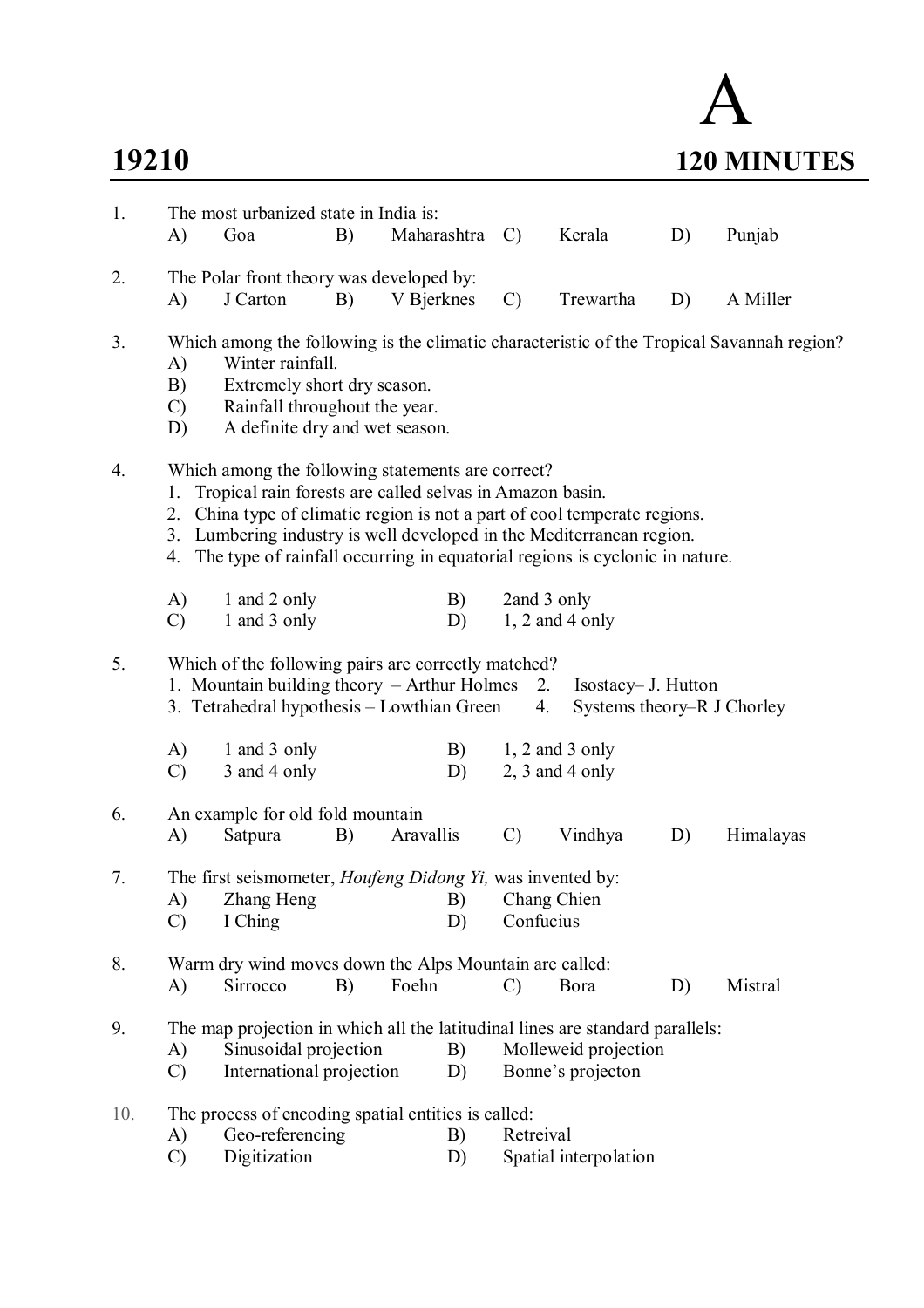11. The philosopher who measured the circumference of the earth:

- A) Plato B) Aristotle C) Ptolemy D) Eratosthenes
- 12. The type of remote sensing sensor using a highly focused beam of light:
	- A) Sonar
	- B) Lidar
	- C) Side Looking Radar
	- D) Ground Penetrating Radar
- 13. The correct sequence of the following type of forests in India in descending order of their areal coverage is:
	- A) Tropical thorn, Tropical dry deciduous, Tropical moist deciduous, Subtropical pine
	- B) Tropical dry deciduous, Tropical thorn, Tropical moist deciduous, Subtropical pine
	- C) Tropical thorn, Tropical dry deciduous, Subtropical pine, Tropical moist deciduous
	- D) Tropical dry deciduous, Tropical moist deciduous, Tropical thorn, Subtropical pine
- 14. Which is **NOT** an application of IRNSS among the following?
	- A) Vehicle tracking B) Precise Timing
	- C) Groundwater detection D) Disaster management
- 15. Multiple nuclei model was developed by: A) Jefferson B) Mackinder C) Myrdal D) Ullman and Harris
- 16. The river in which the highest tidal bore is occurred in India:

| A) | <b>Brahmaputra</b> | Godavari |
|----|--------------------|----------|
|    |                    |          |

C) Hoogly D) Damodar

17. The river which supplies fresh water to the Pichavaram mangrove system:<br>
A) Cauveri B) Godavari C) Krishna D)

A) Cauveri B) Godavari C) Krishna D) Narmada

- 18. The difference between the mean temperatures in the hottest month and the coldest month is: A) Annual range of temperature
	- B) Mean annual range of temperature
	- C) Diurnal range of temperature
	- D) Mean monthly temperature

19. Among the following which is not a native to India: A) Rice B) Banana C) Maize D) Tea

20. Scattering occur to the electromagnetic radiation due to presence of particles much smaller than the wave length of the radiation is:

- A) Rayleigh scattering B) Mie scattering
- C) Non selective scattering D) Selective scattering
- 21. The first isotherm map was developed by:
	- A) Aristotle B) Avicenna
	- C) Trewartha D) Alexander Von Humbold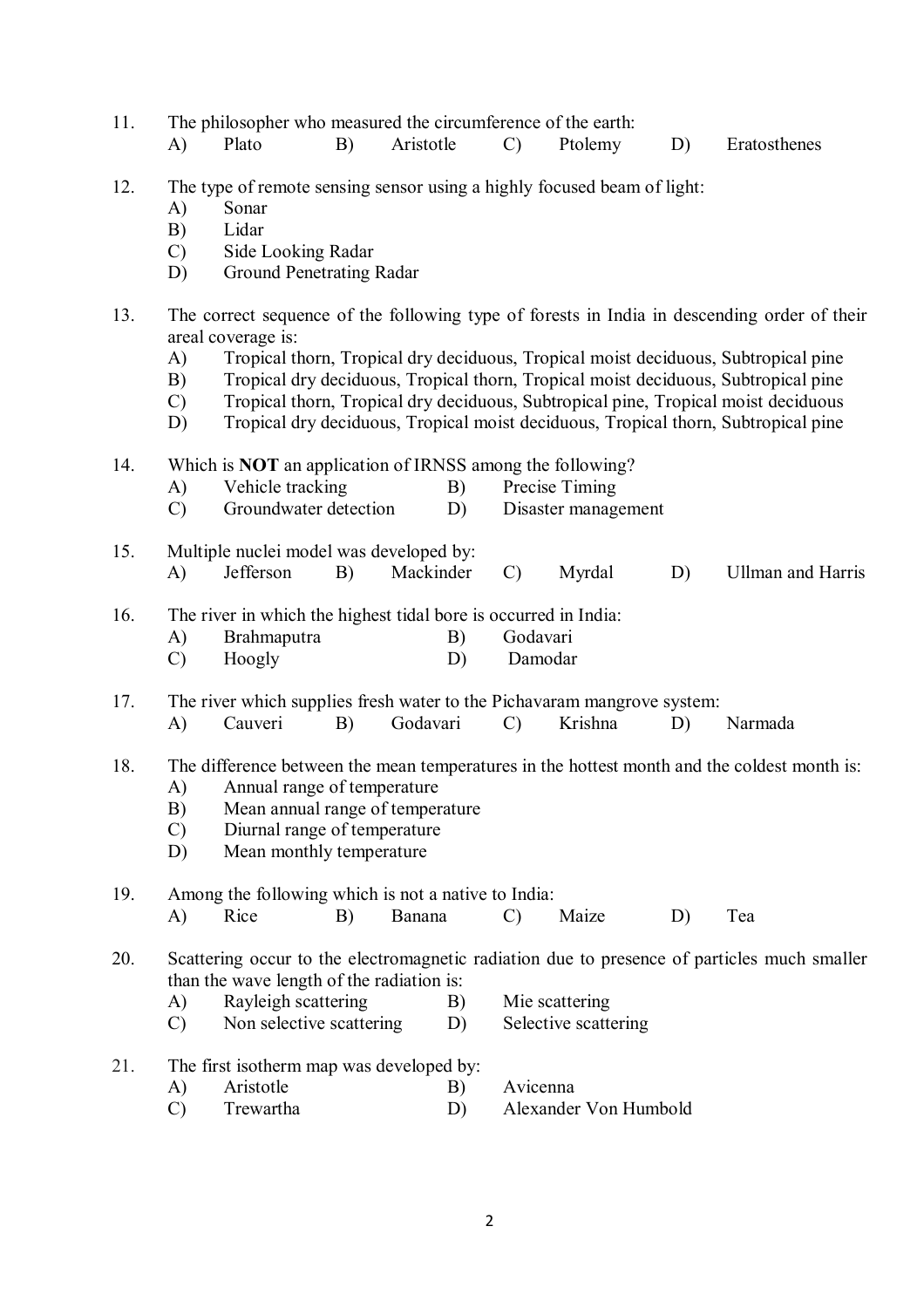- 22. Which of the following pairs are correctly matched?
	- 1. Sea floor spreading Hess 2. Pediplanation Hack<br>3 Binary Star hypothesis Littleton 4 Subsidence theory Murra
	- 3. Binary Star hypothesis Littleton 4. Subsidence theory Murray
	- A) 1 and 3 only B) 1, 2 and 3 only
	- $(C)$  3 and 4 only D) 2, 3 and 4 only
- 23. Beaufort scale is used for the measurement of:
	- A) Wind direction B) Intensity of earthquakes C) Wind speed D) Speed of ocean current
- 24. Assertion (A): Ocean currents flowing from the equator towards north poles deflect to their right.

Reason (R): The Coriolis force deflects the general direction of ocean currents.

- A) A and R are true and R is the correct explanation of A.
- B) A and R are true but R is not the correct explanation of A.
- C) A is true but R is false.
- D) A is false but R is true.
- 25. The coast associated with submergence of estuaries:
	- A) Dalmation coast B) Ria coast
	- C) Haff coast D) Fiord coast
- 26. Assertion (A): Normally temperature decreases with increase in height from the earth surface. Reason (R): There is more moisture in the upper atmosphere.
	- A) A and R are true and R is the correct explanation of A.
	- B) A and R are true but R is not the correct explanation of A.
	- C) A is true but R is false.
	- D) A is false but R is true.
- 27. Assertion (A): The number of people migrating from one place to another decreases with the increase in distance.

Reason (R) : Migration of population results in the development of large urban centres.

- A) A and R are true and R is the correct explanation of A.
- B) A and R are true but R is not the correct explanation of A.
- C) A is true but R is false.
- D) A is false but R is true.
- 28. Assertion (A): Frost action is one of the most important chemical weathering process.

Reason (R) : Chemical weathering affects various types of sedimentary and metamorphic rocks.

- A) A and R are true and R is the correct explanation of A.
- B) A and R are true but R is not the correct explanation of A.
- C) A is true but R is false.
- D) A is false but R is true.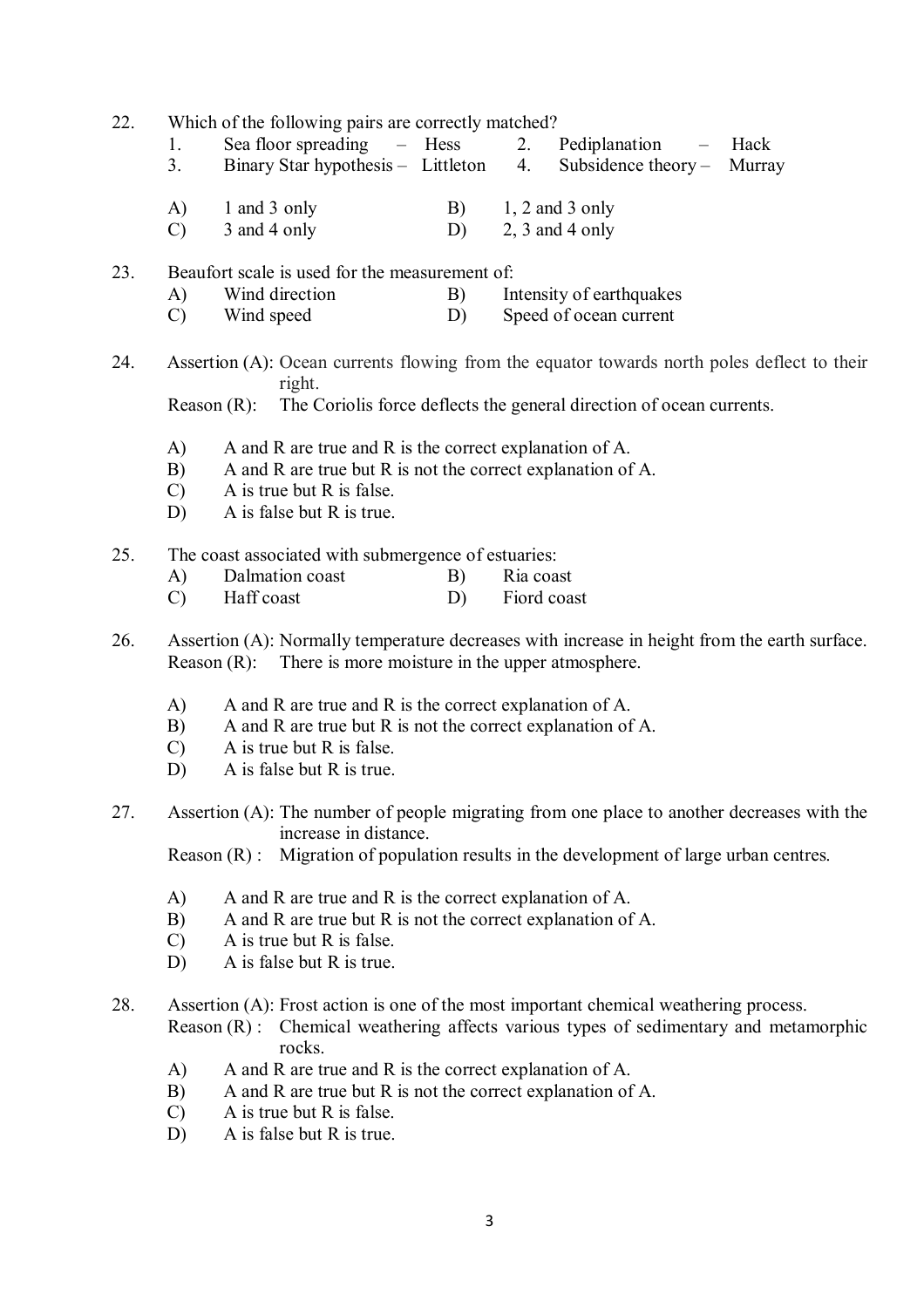| 29. | A)<br>$\mathcal{C}$                                                                                                                                                                                                                          | Identify the <b>odd</b> one among the following:<br>Agulhas current<br>Humboldt current                                                                                         |     |          | B)<br>D) |                         | Gulf stream<br>Kuroshio current              |    |    |                                                                                               |
|-----|----------------------------------------------------------------------------------------------------------------------------------------------------------------------------------------------------------------------------------------------|---------------------------------------------------------------------------------------------------------------------------------------------------------------------------------|-----|----------|----------|-------------------------|----------------------------------------------|----|----|-----------------------------------------------------------------------------------------------|
| 30. | A)<br>B)<br>$\mathcal{C}$<br>D)                                                                                                                                                                                                              | Agrural, Agurban, Indrurban, Indurban.<br>Agrural, Indrurban, Agurban, Indurban.<br>Agrural, Agurban, Indurban, Indrurban<br>Agrural, Indurban, Indrurban, Agurban.             |     |          |          |                         |                                              |    |    | Choose the CORRECT sequence of Misra's theoretical stages of Rural – Urban process            |
| 31. | A)                                                                                                                                                                                                                                           | The largest producer and exporter of coffee in the world:<br>India                                                                                                              | B)  | Malaysia |          | $\mathcal{C}$           | Australia                                    |    | D) | <b>Brazil</b>                                                                                 |
| 32. | A)<br>$\mathcal{C}$                                                                                                                                                                                                                          | Bikini Atoll is located at :<br>Lakshadweep Islands<br>Marshall Islands                                                                                                         |     |          | B)<br>D) |                         | Andaman and Nicobar Islands<br>Tuvalu Island |    |    |                                                                                               |
| 33. | A)<br>B)<br>$\mathcal{C}$<br>D)                                                                                                                                                                                                              | Benioff zones are related to:<br>Oceanic – Oceanic convergence<br>Oceanic – Continental convergence<br>Continent – Continental convergence<br>Divergence of lithospheric plates |     |          |          |                         |                                              |    |    |                                                                                               |
| 34. | 1.                                                                                                                                                                                                                                           | correct sequence of them from south to north:<br>$Amw$ 2.                                                                                                                       | Cwg |          | 3.       | AS                      |                                              | 4. | E  | The following are the climatic regions in India as per Koeppen's classification. Identify the |
|     |                                                                                                                                                                                                                                              | A) $2, 4, 3, 1$ B) $3, 1, 2, 4$ C) $3, 4, 2, 1$                                                                                                                                 |     |          |          |                         |                                              |    |    | D) $2, 1, 3, 4$                                                                               |
| 35. | A)<br>$\mathcal{C}$                                                                                                                                                                                                                          | Outwash Plain<br>Moraine                                                                                                                                                        |     |          | B)<br>D) | Drumlin<br>Glacial Till |                                              |    |    | Among the following which is a mixture of rock fragments ranging from boulder to clay:        |
| 36. | A)<br>$\mathcal{C}$                                                                                                                                                                                                                          | The agricultural region is:<br>Homogenous region<br>Functional region                                                                                                           |     |          | B)<br>D) |                         | Natural region<br>Nodal region               |    |    |                                                                                               |
| 37. | Which of the following three rivers of peninsular India have Amarkantak as their source?<br>Chambal, Mahanadi, Cauvery<br>A)<br>Son, Mahanadi, Narmada<br>B)<br>Mahanadi, Krishna, Weinganga<br>$\mathcal{C}$<br>Betwa, Luni, Mahanadi<br>D) |                                                                                                                                                                                 |     |          |          |                         |                                              |    |    |                                                                                               |
| 38. | A)<br>$\mathcal{C}$                                                                                                                                                                                                                          | The ancient town Takshasila was located between:<br>Ravi and Beas<br>Jhelum and Chenab                                                                                          |     |          | B)<br>D) |                         | Chenab and Ravi<br>Indus and Jhelum          |    |    |                                                                                               |
| 39. | The bars which are parallel to the coast but are not attached to land:                                                                                                                                                                       |                                                                                                                                                                                 |     |          |          |                         |                                              |    |    |                                                                                               |

A) Bayhead bar B) Onshore bar C) Spit D) Offshore bar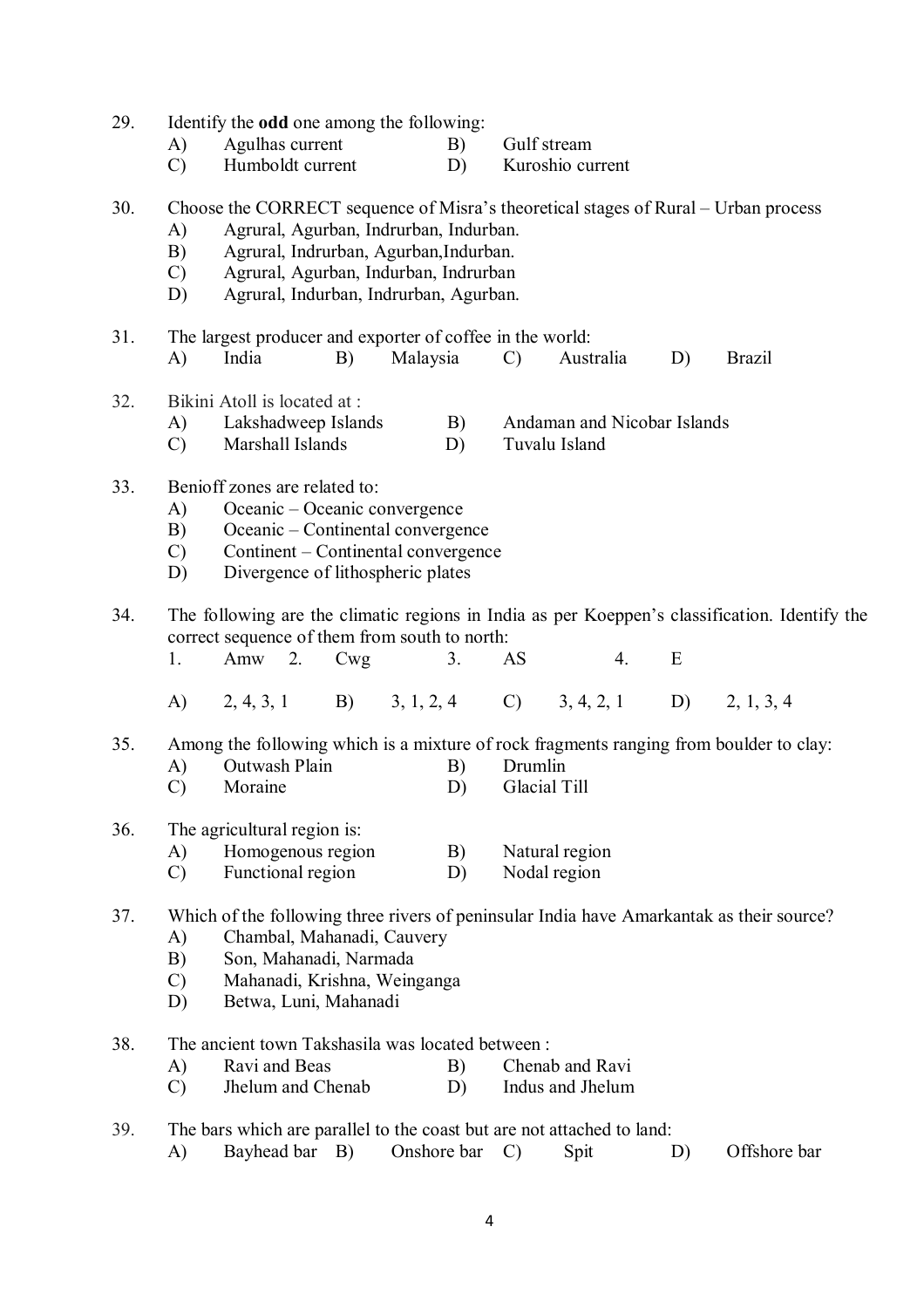- 40. The cold air flows under the influence of gravity from higher to lower regions are known as:
	-
- 
- A) Valley winds B) Geostrophic winds<br>
C) Katabatic winds D) Air currents Katabatic winds
- 41. The map projection suitable to show global wind directions:
	- A) Sinusoidal Projection B) Molleweid's projection
	- C) Mercator Projection D) Zenithal Globular projection
- 42. Among the following which is chemical weathering: A) Exfoliation B) Spheroidal weathering C) Shattering D) Granular disintegration
- 43. What is the time in Bangladesh  $(90^0 \text{ E})$  when it is noon in London? A) 6 AM B) 7 PM C) 6 PM D) 7 AM
- 44. Match list I (Climatic region) with list II (Urban centres)

|    | List I (Climatic regions)                                       | List II (Urban centres)                   |
|----|-----------------------------------------------------------------|-------------------------------------------|
|    | a. Tropical savanna<br>b. Mediterranean<br>c. Equatorial region | Rome<br>2. Manchester<br>3. Lagos         |
| A) | d. British type region<br>$a-4$ h-3 c-2 d-1                     | 4. Guyaquil<br>$a-2$ h $-4$ c $-3$ d $-1$ |

| A) $a-4, 0-3, 0-2, 0-1$ | $D)$ $a-Z$ , $0-A$ , $C-J$ , $u-I$ |
|-------------------------|------------------------------------|
| C) $a-3, b-1, c-4, d-2$ | D) $a-2, b-1, c-4, d-3$            |

- 45. Choose the correct pair:
	- A) Alluvial soil Intrazonal soil B) Chernozem soil zonal soil
	- C) Mountain soil Inter zonal soil D) Brown soil Azonal soil
- -
- 46. The strait forms the main shipping channel between the Indian ocean and the Pacific ocean: A) Strait of Gibraltar
	- B) Strait of Dover
	- C) Bass strait
	- D) Strait of Malacca
- 47. Which of the following is/ are true about El Nino?
	- 1. El Nino is characterized by unusually warm surface temperature in the equatorial Pacific Ocean
	- 2. El Nino occurs very rarely only
	- 3. Typical El Niño effects are likely to develop over North America during the upcoming summer season.
	- 4. During an El Nino year, winter temperatures are warmer than normal in the Southeast and cooler than normal in the Northwest.
	- A)  $1 \text{ only}$  B)  $1, 3 \text{ and } 4 \text{ only}$  C)  $1 \text{ and } 2 \text{ only}$  D)  $1 \text{ and } 4 \text{ only}$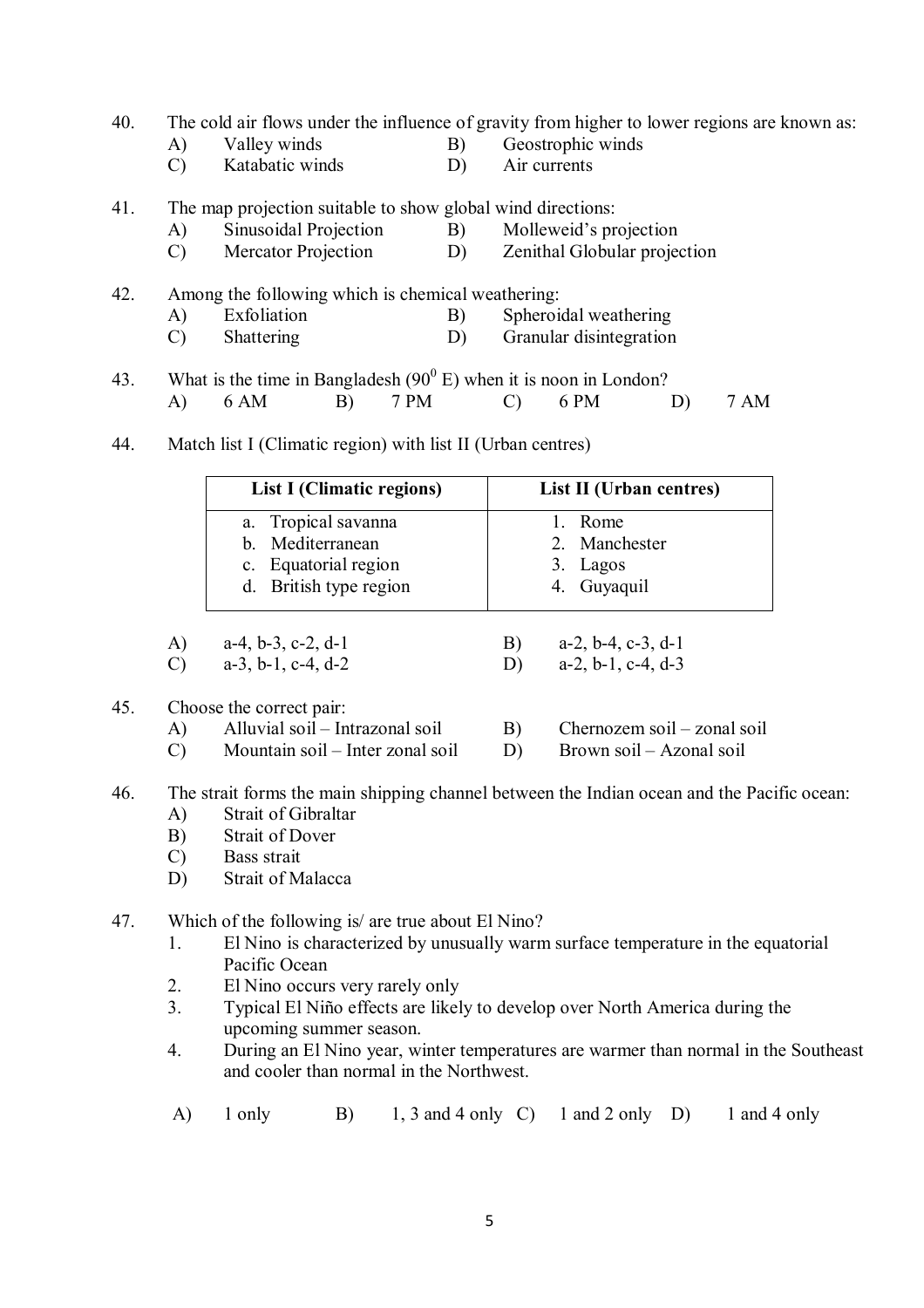| 48. | A)                              | Identify the language in India which belong to the Mon – Khmer family:<br>Santhali                                                                                                 | B) | Garo     |          | $\mathcal{C}$                                                                                                              | Khasi                                          | D) | Pnar                                                                                                                                                                                    |  |  |
|-----|---------------------------------|------------------------------------------------------------------------------------------------------------------------------------------------------------------------------------|----|----------|----------|----------------------------------------------------------------------------------------------------------------------------|------------------------------------------------|----|-----------------------------------------------------------------------------------------------------------------------------------------------------------------------------------------|--|--|
| 49. | A)<br>$\mathcal{C}$             | Damodar Valley Project<br>Narmada Valley Project                                                                                                                                   |    |          | B)<br>D) | A multipurpose project in India built in joint venture of India and Nepal:<br>Kosi Multipurpose Project<br>Hirakud Project |                                                |    |                                                                                                                                                                                         |  |  |
| 50. | A)                              | National Remote Sensing Centre is located in:<br>Ahmedabad B)                                                                                                                      |    | Dehradun |          | $\mathcal{C}$                                                                                                              | New Delhi                                      | D) | Hyderabad                                                                                                                                                                               |  |  |
| 51. | A)<br>$\mathcal{C}$             | G Frank<br>Harrold Damor                                                                                                                                                           |    |          | B)<br>D) | The concept of Spread and Backwash Effect was developed by:<br>Gunnar Myrdal<br>Boudeville                                 |                                                |    |                                                                                                                                                                                         |  |  |
| 52. | A)                              | Which is <b>NOT</b> a form of condensation among the following?<br>Fog                                                                                                             | B) | Dew      |          | $\mathcal{C}$                                                                                                              | Hailstone                                      | D) | Cloud                                                                                                                                                                                   |  |  |
| 53. | A)<br>$\mathcal{C}$             | Atlantic polar front<br>Pacific – Arctic front                                                                                                                                     |    |          | B)<br>D) |                                                                                                                            | Atlantic – Arctic front<br>Mediterranean front |    | The cyclones developed on which of the following fronts provide widespread rainfall for an<br>area extending from the eastern part of North America to the northwestern part of Europe: |  |  |
| 54. |                                 | Consider the following urban agglomerations of Kerala.<br>1. Kozhikode 2. Kottayam 3. Cherthala<br>4.Kollam<br>The correct sequence in the ascending order of their population is: |    |          |          |                                                                                                                            |                                                |    |                                                                                                                                                                                         |  |  |
|     | A)<br>$\mathcal{C}$             | $4, 3, 2$ and 1<br>$3, 2, 4$ and 1                                                                                                                                                 |    |          | B)<br>D) | $2, 3, 4$ and 1                                                                                                            | 2, 4, 3 and 1                                  |    |                                                                                                                                                                                         |  |  |
| 55. | A)<br>$\mathcal{C}$             | Ranchi steel plant<br>Rourkela steel plant                                                                                                                                         |    |          | B)<br>D) |                                                                                                                            | Durgapur steel plant<br>Salem steel plant      |    | The steel plant in India established with the technical and finanacial support of Germany:                                                                                              |  |  |
| 56. | A)<br>$\mathcal{C}$             | The provenance of River Brahmaputra is:<br>Angsi Glacier<br>Manasarovar Lake                                                                                                       |    |          | B)<br>D) | Gaumukh                                                                                                                    | Kailas Range                                   |    |                                                                                                                                                                                         |  |  |
| 57. | A)                              | The scale of the Survey of India topographic map with the number 48/P/9 NW is:<br>$1:2,50,000$ B)                                                                                  |    | 1:25,000 |          | $\mathcal{C}$                                                                                                              | 1:50,000                                       | D) | 1:20,000                                                                                                                                                                                |  |  |
| 58. | A)<br>$\mathcal{C}$             | The watershed between India and Myanmar is formed by:<br>The Jaintia Hills<br>The Naga Hills                                                                                       |    |          | B)<br>D) |                                                                                                                            | The Shivalik Hills<br>The Lushai Hills         |    |                                                                                                                                                                                         |  |  |
| 59. | A)<br>B)<br>$\mathcal{C}$<br>D) | The coast along which Okhotsk current flows:<br>Coast of Kamchatka Peninsula<br>Cost of Mexico<br>Canadian coast<br>Alaska coast                                                   |    |          |          |                                                                                                                            |                                                |    |                                                                                                                                                                                         |  |  |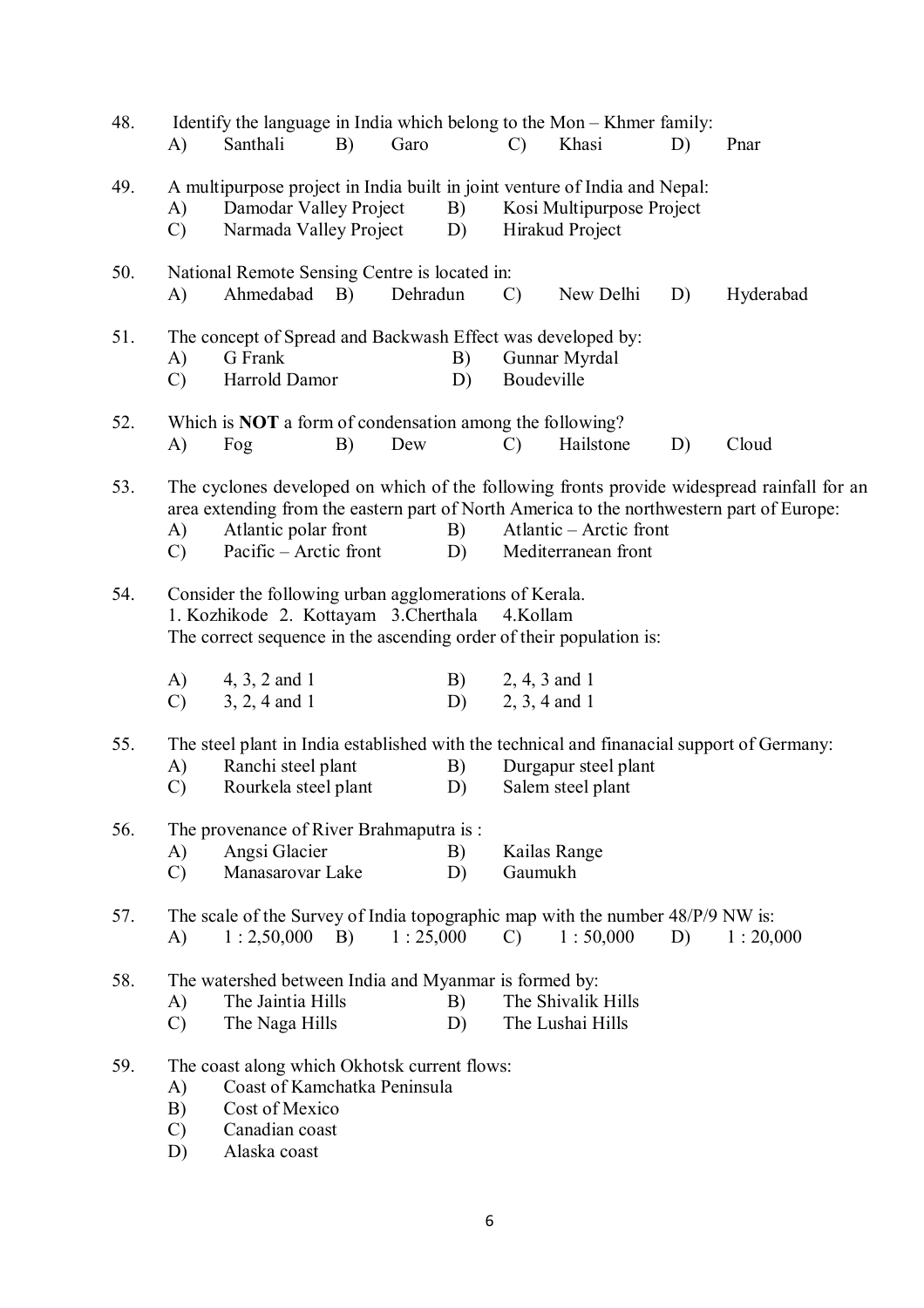- 60. Which of the following is the chief characteristic of mixed farming?
	- A) Cultivation of horticultural and cereal crops
	- B) Cultivation of cash crops and food crops
	- C) Cultivation of two or three crops in the same field
	- D) Rearing of animals and cultivation of crops together
- 61. Choose the correct sequence of demographic transition:
	- 1. High birth rate with high death rate.
	- 2. Low birth rate with low death rate.
	- 3. High birth rate with low death rate.
	- A) 1, 2 and 3 B) 2, 1 and 3 C) 1, 3 and 2 D) 3, 2 and 1
- 62. Match List I with List II and select the correct answer using the codes given below the lists.

|       |              | List I                        |    |                  | $List$ II                     |
|-------|--------------|-------------------------------|----|------------------|-------------------------------|
|       | a.           | Limits to growth.             |    |                  | Karl Ritter                   |
|       | b.           | Agricultural classification   |    | 2.               | Schaeffer                     |
|       | $\mathbf{C}$ | Philosophy of "Unity in       |    | 3.               | Pecoci                        |
|       |              | Diversity"                    |    |                  |                               |
|       | d            | Exceptionalism in geography   |    | $\overline{4}$ . | Whittlesey                    |
|       |              |                               |    |                  |                               |
| Codes |              |                               |    |                  |                               |
| A)    |              | $a-3$ , $b-4$ , $c-2$ , $d-1$ | B) |                  | $a-4, b-3, c-2, d-1$          |
|       |              | $a-3$ , $b-4$ , $c-1$ , $d-2$ | D) |                  | $a-2$ , $b-4$ , $c-3$ , $d-1$ |

- 63. The process of the transfer of heat through the movement of a substance from one place to another is known as :
	- A) Conduction B) Convection C) Radiation D) None of the above
- 64. The Grand Banks form an important fishing ground of the world, because of the:
	- A) Meeting of Brail current with Oyashio current
	- B) Meeting of Brail current with Benguela current
	- C) Meeting of Gulf stream with Labrador current
	- D) Meeting of North equatorial current with Canary current
- 65. The definition of "Urban Geography is nothing but city" "in" area and city "as" area was given by:
	- A) Harold Carter B) L Dudley Stamp
	- C) M Chisolm D) E Hardward
- 66. The phenomenon of the abnormal size of sea water level under the influence of low pressure system is called:
	- A) Tidal bore B) Storm surge C) Surf D) Seichels
- 67. The actual heights of places above the sea level are shown by: A) Spot heights B) Contours C) Hachures D) Hill shading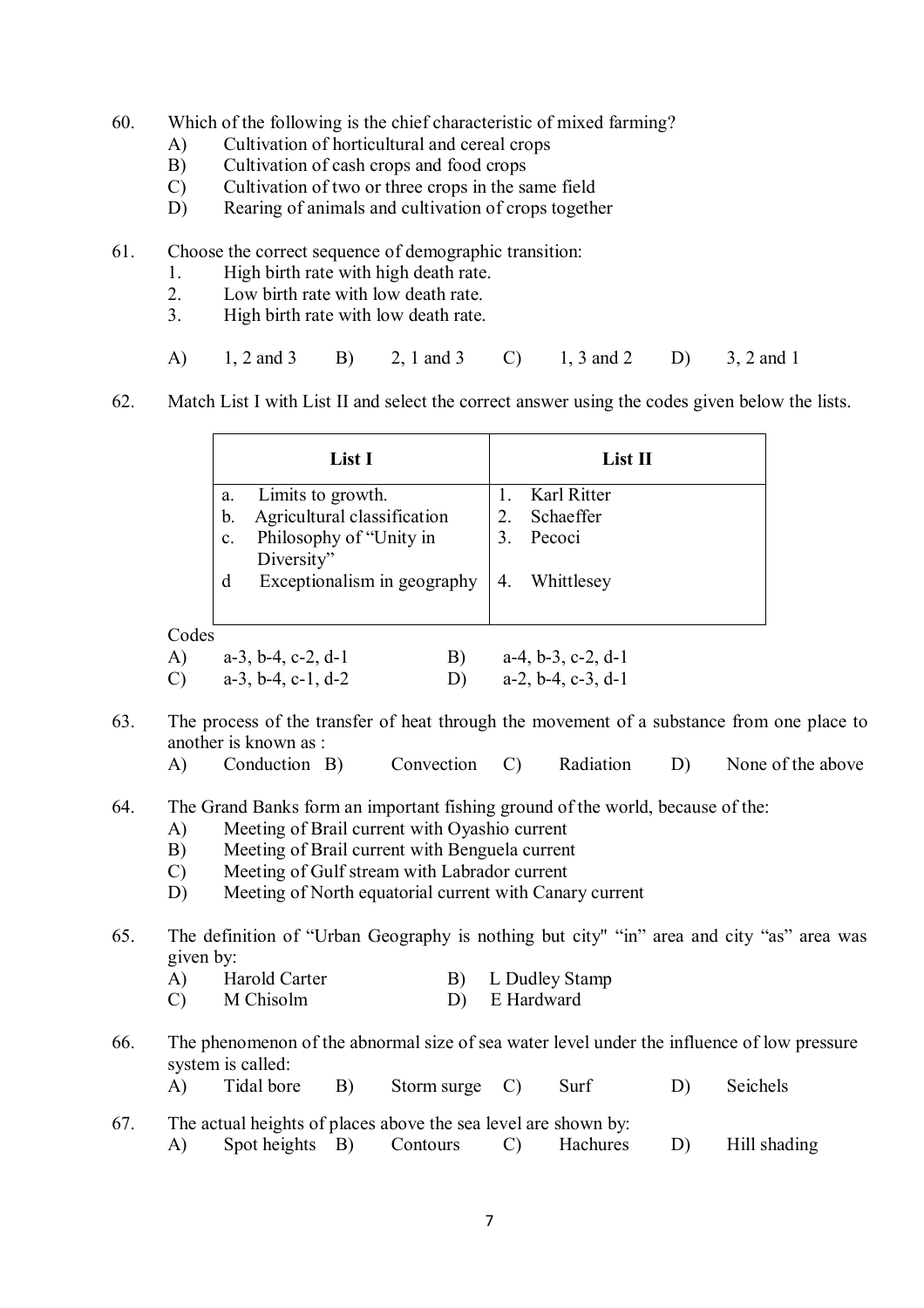| 68. | A)                   | Kirkuk is the most important oil field in:<br>Kuwait                                                                                                    | B)                   | Russia      |          | $\mathcal{C}$ | Iran                                                       | D) | Iraq         |  |
|-----|----------------------|---------------------------------------------------------------------------------------------------------------------------------------------------------|----------------------|-------------|----------|---------------|------------------------------------------------------------|----|--------------|--|
| 69. | A)                   | Which of the following has been the oldest remote sensing programme?<br><b>LANDSAT</b>                                                                  | B)                   | <b>SPOT</b> |          | $\mathcal{C}$ | <b>NOAA</b>                                                | D) | <b>INSAT</b> |  |
| 70. | A)<br>$\mathcal{C}$  | An example for arcuate delta is:<br>Missisippi delta<br>Ganga delta                                                                                     |                      |             | B)<br>D) |               | Deltas of Narmada and Tapi<br>Cauvery delta                |    |              |  |
| 71. | A)<br>$\mathcal{C}$  | The term 'ecosystem' was first used by:<br>A R Calpham<br>H T Odum                                                                                      |                      |             | B)<br>D) | F R Fosberg   | A G Transley                                               |    |              |  |
| 72. | A)<br>$\mathcal{C}$  | Isohalines are the isopleths of:<br>Hail<br>Rainfall                                                                                                    |                      |             | B)<br>D) | Salinity      | Ocean temperature                                          |    |              |  |
| 73. | A)                   | The first Five Year Plan in India was launched in:<br>1951                                                                                              | B)                   | 1948        |          | $\mathcal{C}$ | 1956                                                       | D) | 1950         |  |
| 74. | A)<br>B)<br>C)<br>D) | Isotim refers to:<br>Connecting points of intersection<br>Connecting points of equal transport cost<br>Connecting points having equal market facilities |                      |             |          |               | Connecting places having same distance from major markets. |    |              |  |
| 75. | A)                   | Who introduced the term 'Chorology' in geography which was popularized by Richthofen?<br>Aristotle                                                      | B)                   | Hettner     |          | $\mathcal{C}$ | Strabo                                                     | D) | Hartshorne   |  |
| 76. | A)                   | Identify the type of volcanism which caused the building up of lava plateau<br>Hawaiian                                                                 | B)                   | Icelandic   |          | $\mathcal{C}$ | Strombolian                                                | D) | Pelean       |  |
| 77. |                      | Match list I (Books) with list II (Author) and choose the correct answer from the code below                                                            |                      |             |          |               |                                                            |    |              |  |
|     |                      |                                                                                                                                                         | <b>List I</b> (books |             |          |               | List II (Author)                                           |    |              |  |
|     |                      | Anthropogeography<br>a.                                                                                                                                 |                      |             |          | 1.            | Hartshrone                                                 |    |              |  |

|     |                     | d. Historica Memoir                                   |    |                                                |          | 4. Anuchin                                                     |           |
|-----|---------------------|-------------------------------------------------------|----|------------------------------------------------|----------|----------------------------------------------------------------|-----------|
|     | A)<br>$\mathcal{C}$ | $a-1$ , $b-3$ , $c-2$ , $d-4$<br>$a-2, b-3, c-1, d-4$ |    |                                                | B)<br>D) | $a-4$ , $b-3$ , $c-1$ , $d-2$<br>$a-3$ , $b-4$ , $c-1$ , $d-2$ |           |
| 78. |                     |                                                       |    | The concept of Peneplanation was suggested by: |          |                                                                |           |
|     | A)                  | King                                                  | B) | Penck                                          |          | Hack                                                           | W M Davis |

2. Strabo 3. Ratzel

b. Economic Determinism c. Aerial differentiation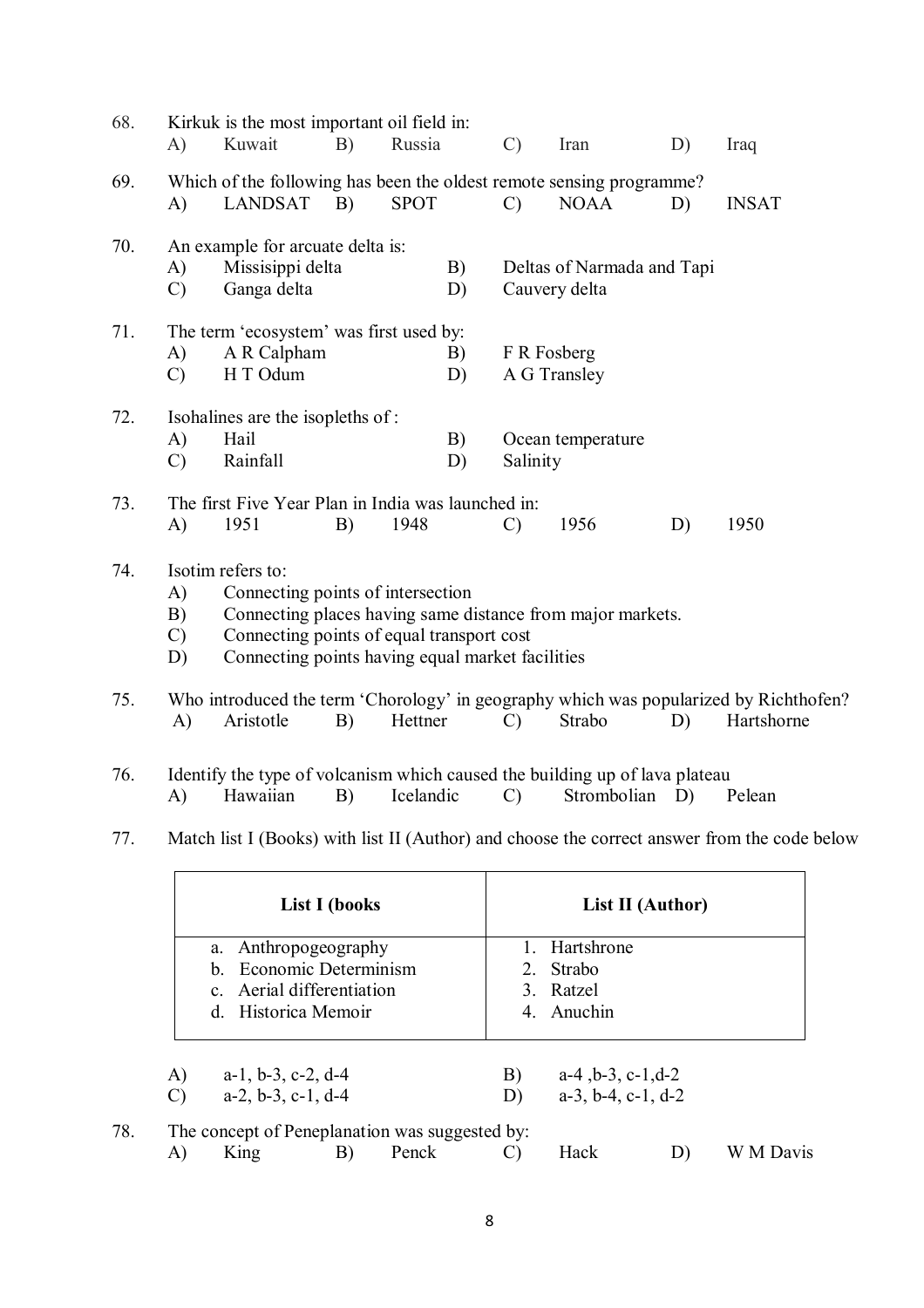| 79. |               | The Trans – Siberian railway connects:                        |    |       |                |               |                                                                                   |    |                                                                                                 |  |
|-----|---------------|---------------------------------------------------------------|----|-------|----------------|---------------|-----------------------------------------------------------------------------------|----|-------------------------------------------------------------------------------------------------|--|
|     | A)            | Moscow with Beijing                                           |    |       |                |               |                                                                                   |    |                                                                                                 |  |
|     | B)            | Moscow with Irkutsk                                           |    |       |                |               |                                                                                   |    |                                                                                                 |  |
|     | $\mathcal{C}$ | Moscow with Vladivostock                                      |    |       |                |               |                                                                                   |    |                                                                                                 |  |
|     | D)            | Moscow with Vladimir                                          |    |       |                |               |                                                                                   |    |                                                                                                 |  |
|     |               |                                                               |    |       |                |               |                                                                                   |    |                                                                                                 |  |
| 80. |               | Which is an outlier of the India plateau?                     |    |       |                |               |                                                                                   |    |                                                                                                 |  |
|     | A)            | Aravallis                                                     |    |       | B)             |               | Rajmahal Hills                                                                    |    |                                                                                                 |  |
|     | $\mathcal{C}$ | Hazaribagh plateau                                            |    |       | D)             |               | Shillong plateau                                                                  |    |                                                                                                 |  |
|     |               |                                                               |    |       |                |               |                                                                                   |    |                                                                                                 |  |
| 81. |               | The state in India where Kul irrigation is practiced:         |    |       |                |               |                                                                                   |    |                                                                                                 |  |
|     | A)            | Tamilnadu                                                     |    |       | B)             |               | Himachal Pradesh                                                                  |    |                                                                                                 |  |
|     | $\mathcal{C}$ | Odisha                                                        |    |       | D)             |               | Rajasthan                                                                         |    |                                                                                                 |  |
|     |               |                                                               |    |       |                |               |                                                                                   |    |                                                                                                 |  |
| 82. |               | Which is a Ramsar site in Kerala?                             |    |       |                |               |                                                                                   |    |                                                                                                 |  |
|     | A)            | Ashtamudi Lake                                                |    |       | B)             |               | Periyar Lake                                                                      |    |                                                                                                 |  |
|     | $\mathcal{C}$ | Pookode Lake                                                  |    |       | D)             |               | Vellayani Lake                                                                    |    |                                                                                                 |  |
| 83. |               |                                                               |    |       |                |               |                                                                                   |    | The state in India which has the most suitable climatic conditions for the cultivation of large |  |
|     |               | variety of orchids:                                           |    |       |                |               |                                                                                   |    |                                                                                                 |  |
|     | A)            | Maharashtra                                                   |    |       | B)             | Karnataka     |                                                                                   |    |                                                                                                 |  |
|     | $\mathcal{C}$ | Kerala                                                        |    |       | D)             |               | Arunachal Pradesh                                                                 |    |                                                                                                 |  |
|     |               |                                                               |    |       |                |               |                                                                                   |    |                                                                                                 |  |
| 84. |               |                                                               |    |       |                |               | An urban centre having ten lakh or more population is classified as:              |    |                                                                                                 |  |
|     | A)            | City                                                          | B) |       | Conurbation C) |               | Metropolis                                                                        | D) | Megapolis                                                                                       |  |
|     |               |                                                               |    |       |                |               |                                                                                   |    |                                                                                                 |  |
| 85. |               | The temperate grasslands in Australia is called:              |    |       |                |               |                                                                                   |    |                                                                                                 |  |
|     | A)            | <b>Steppe</b>                                                 | B) | Veldt |                | $\mathcal{C}$ | Campos                                                                            | D) | Downs                                                                                           |  |
|     |               |                                                               |    |       |                |               |                                                                                   |    |                                                                                                 |  |
| 86. |               |                                                               |    |       |                |               | What does 5 mm on a map made in a scale of $1:50,000$ represent on the ground?    |    |                                                                                                 |  |
|     | A)            | 25 Metres                                                     |    |       | B)             |               | 250 Metres                                                                        |    |                                                                                                 |  |
|     | $\mathcal{C}$ | 25 Centimetres                                                |    |       | D)             |               | 250 Centimetres                                                                   |    |                                                                                                 |  |
| 87. |               |                                                               |    |       |                |               | In Von Thunen's theory the key variable in the agricultural location decision is: |    |                                                                                                 |  |
|     | A)            | Labour cost                                                   |    |       | B)             |               | Value of agglomeration benefits                                                   |    |                                                                                                 |  |
|     | $\mathcal{C}$ | Irrigation cost                                               |    |       | D)             |               | Transportation cost                                                               |    |                                                                                                 |  |
|     |               |                                                               |    |       |                |               |                                                                                   |    |                                                                                                 |  |
| 88. |               | The focus of the Green Revolution was:                        |    |       |                |               |                                                                                   |    |                                                                                                 |  |
|     | A)            |                                                               |    |       |                |               | Improving crop yields in commercial agribusiness corporations                     |    |                                                                                                 |  |
|     | B)            | Reducing starvation in less-developed countries               |    |       |                |               |                                                                                   |    |                                                                                                 |  |
|     | $\mathcal{C}$ |                                                               |    |       |                |               | Inventing new forms of food to add variety to the human diet                      |    |                                                                                                 |  |
|     | D)            | Saving undeveloped land from urban sprawl                     |    |       |                |               |                                                                                   |    |                                                                                                 |  |
|     |               |                                                               |    |       |                |               |                                                                                   |    |                                                                                                 |  |
| 89. |               | Among the following which is a planned urban center in India? |    |       |                |               |                                                                                   |    |                                                                                                 |  |
|     | A)            | Gandhinagar B)                                                |    | Agra  |                | $\mathcal{C}$ | Kanpur                                                                            | D) | Shimla                                                                                          |  |
|     |               |                                                               |    |       |                |               |                                                                                   |    |                                                                                                 |  |
| 90. |               |                                                               |    |       |                |               |                                                                                   |    | The soil that contain considerable amount of soluble salts as well as organic matter and found  |  |
|     | $\Delta$ )    | distributed in Kottayam and Alappuzha districts is:           |    |       |                |               | Marshy soil $B$ ) Alkaline soil $C$ ) Saline soil $D$ ) Peaty soil                |    |                                                                                                 |  |

A) Marshy soil B) Alkaline soil C) Saline soil D) Peaty soil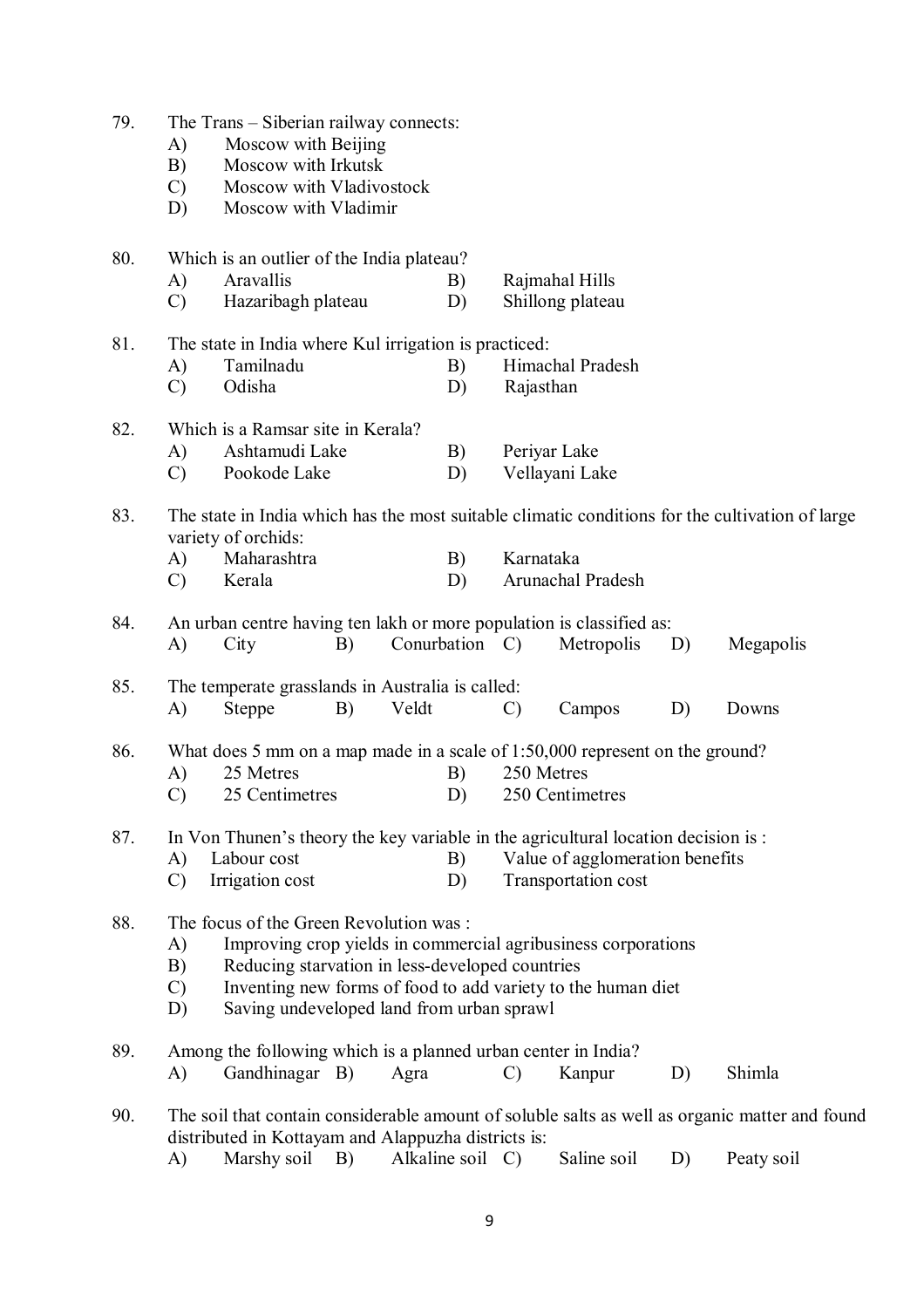| 91.<br>The geographer who attempted functional classification of towns based on mean and<br>standard deviation method is: |                                                                                                                                      |                                                                                                                                                                                      |    |                |                |               |                                                                                                               |    |                                                                                                 |
|---------------------------------------------------------------------------------------------------------------------------|--------------------------------------------------------------------------------------------------------------------------------------|--------------------------------------------------------------------------------------------------------------------------------------------------------------------------------------|----|----------------|----------------|---------------|---------------------------------------------------------------------------------------------------------------|----|-------------------------------------------------------------------------------------------------|
|                                                                                                                           | A)                                                                                                                                   | Nelson                                                                                                                                                                               | B) | Harris         |                | $\mathcal{C}$ | Aurousseau                                                                                                    | D) | Berry                                                                                           |
| 92.                                                                                                                       | A)                                                                                                                                   | of entire world over globe?<br>Gnomonic projection                                                                                                                                   |    |                | B)             |               | Sanson - Flamsteed's projection                                                                               |    | Among the following map projections, which is more suitable for the representation of areas     |
|                                                                                                                           | $\mathcal{C}$                                                                                                                        | Mollweide's projection                                                                                                                                                               |    |                | D)             |               |                                                                                                               |    | Conical projection with two standard parallels                                                  |
| 93.                                                                                                                       | A)<br>B)<br>$\mathcal{C}$<br>D)                                                                                                      | Among the following which is <b>NOT</b> a characteristics of CBD:<br>A CBD is characterized by tallest buildings<br>Maximum Accessibility<br>Concentration of residential population |    |                |                |               | CBD is somewhat a vague area with no definite boundaries                                                      |    |                                                                                                 |
| 94.                                                                                                                       | A)                                                                                                                                   | Overlap                                                                                                                                                                              | B) | Sidelap        |                | $\mathcal{C}$ | The element of an aerial photograph make its stereoscopic vision possible is:<br>Fudicial point D)            |    | Texture                                                                                         |
| 95.                                                                                                                       | A)                                                                                                                                   | Among the following which is a primitive tribe in Saudi Arabia?<br>Masaiahs                                                                                                          | B) | <b>Bushmen</b> |                | $\mathcal{C}$ | <b>Bedouins</b>                                                                                               | D) | Arrente                                                                                         |
| 96.                                                                                                                       | The law of distance decay was introduced by:<br>E G Ravenstein<br>B)<br>F. Ratzel<br>A)<br>$\mathcal{C}$<br>Zelinsky<br>D)<br>Murray |                                                                                                                                                                                      |    |                |                |               |                                                                                                               |    |                                                                                                 |
| 97.                                                                                                                       | A)<br>$\mathcal{C}$                                                                                                                  | The volcanoe known as the light house of the Mediterranean Sea:<br>Mt. Cleveland<br>Mt. Erebus                                                                                       |    |                | B)<br>D)       | Mt. Yasur     | Mt. Stromboli                                                                                                 |    |                                                                                                 |
| 98.                                                                                                                       | A)                                                                                                                                   | The 'Growth pole theory'' was developed by:<br>Harris                                                                                                                                | B) | Perroux        |                | $\mathcal{C}$ | Myrdal                                                                                                        | D) | Smailes                                                                                         |
| 99.                                                                                                                       | A)<br>$\mathcal{C}$                                                                                                                  | 10000 to 29999<br>More than 1,00,000                                                                                                                                                 |    |                | B)<br>D)       |               | The population size for class I town in India as per Census 2011 is:<br>50000 to 99999<br>More than 10,00,000 |    |                                                                                                 |
| 100.                                                                                                                      |                                                                                                                                      | Which of the following states share land frontier with China?<br>1. Arunachal Pradesh                                                                                                |    |                | 2. West Bengal |               | 3. Assam                                                                                                      | 4. | Sikkim                                                                                          |
|                                                                                                                           | A)                                                                                                                                   | $1, 2$ and 4                                                                                                                                                                         | B) | $1, 2$ and 3   |                | $\mathcal{C}$ | $1, 2, 3$ and 4                                                                                               | D) | 1 and 4                                                                                         |
| 101.                                                                                                                      | A)<br>$\mathcal{C}$                                                                                                                  | Who first used the term 'Umland'?<br>R L Singh<br>Ander Allix                                                                                                                        |    |                | B)<br>D)       |               | R E Dickinson<br>Griffith Taylor                                                                              |    |                                                                                                 |
| 102.                                                                                                                      | of:                                                                                                                                  |                                                                                                                                                                                      |    |                |                |               |                                                                                                               |    | In India, according to state census 2011 the highest number of total population is in the state |
|                                                                                                                           | A)                                                                                                                                   | Tamilnadu                                                                                                                                                                            | B) |                | West Bengal C) |               | Maharashtra                                                                                                   | D) | <b>Uttar Pradesh</b>                                                                            |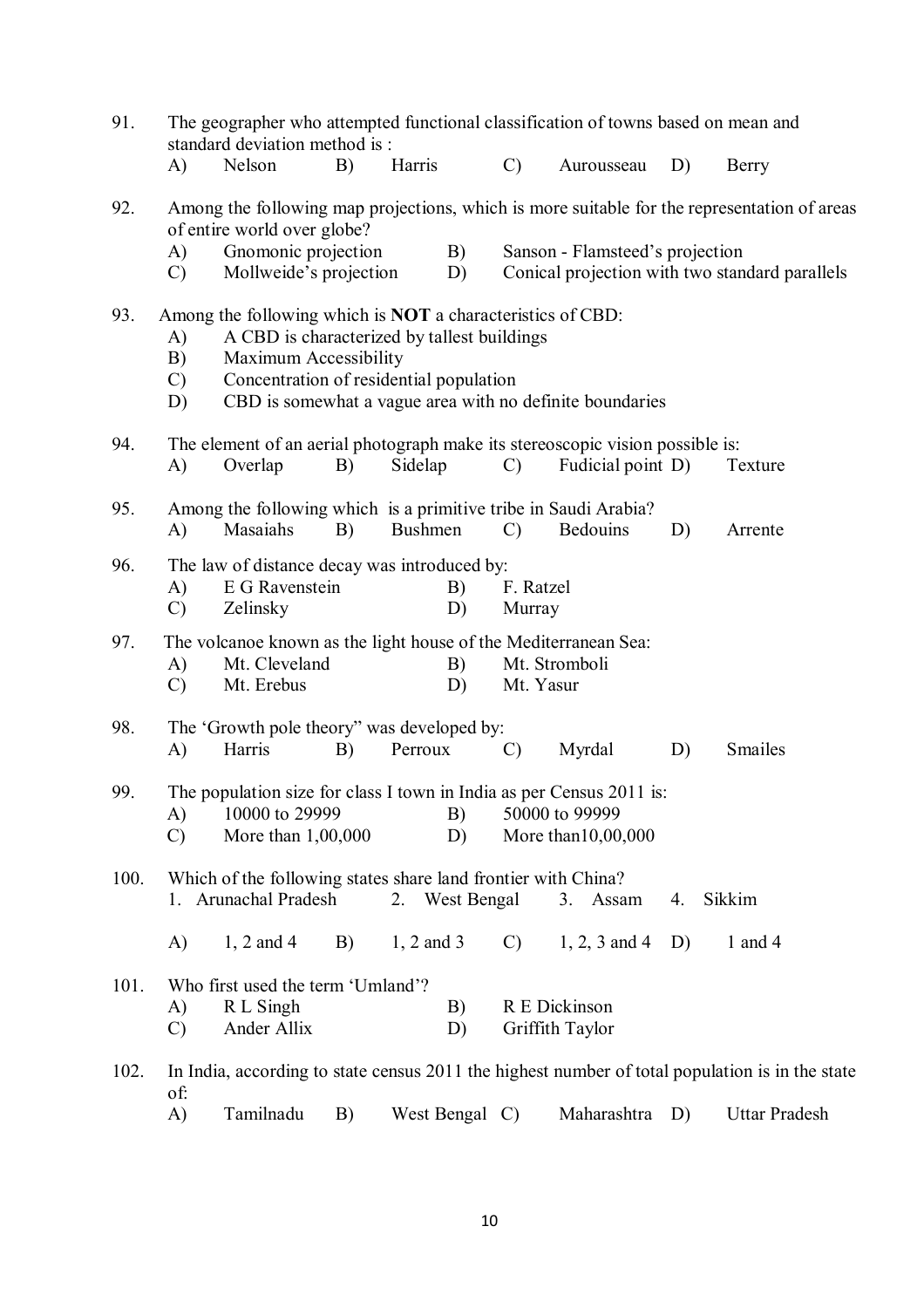| 103. | A)                              | The most recently launched earth observation satellite of India is:<br>Cartosat 2                                                                                    | B) | <b>HysIS</b>  |          | $\mathcal{C}$   | Scatsat                               |    | D)   | Risat                                                                                                                                                                                                                                                           |
|------|---------------------------------|----------------------------------------------------------------------------------------------------------------------------------------------------------------------|----|---------------|----------|-----------------|---------------------------------------|----|------|-----------------------------------------------------------------------------------------------------------------------------------------------------------------------------------------------------------------------------------------------------------------|
| 104. |                                 | In which of the following states the Union Territory of Puducherry has its regions?<br>1. Tamilnadu                                                                  |    | 2. Kerala     |          |                 | 3. Andhra Pradesh                     |    |      | 4. Karnataka                                                                                                                                                                                                                                                    |
|      | A)                              | $1, 2$ and 3                                                                                                                                                         | B) | 1 only        |          | $\mathcal{C}$ ) | $1, 2, 3$ and $4$ D)                  |    |      | $2$ and $3$                                                                                                                                                                                                                                                     |
| 105. | A)                              | Which among the following is <b>NOT</b> a land locked country?<br>Paraguay                                                                                           | B) | <b>Bhutan</b> |          | $\mathcal{C}$   | Afghanistan D)                        |    |      | <b>Brazil</b>                                                                                                                                                                                                                                                   |
| 106. | 1.                              | Which of the following are Tiger Reserves in India?<br>Bhitarkanika                                                                                                  | 2. | Manas         | 3.       | Palamu          |                                       | 4. | Buxa |                                                                                                                                                                                                                                                                 |
|      | A)                              | 2, 3 and 4 B) 1, 3 and 4                                                                                                                                             |    |               |          | $\mathcal{C}$ ) | 1, 2, and 4                           |    | D)   | $1, 2, 3$ and 4                                                                                                                                                                                                                                                 |
| 107. | A)                              | The largest producer of uranium in the world is:<br>India                                                                                                            | B) | Kazakhstan    |          | $\mathcal{C}$   | Chile                                 |    | D)   | Malaysia                                                                                                                                                                                                                                                        |
| 108. | A)<br>$\mathcal{C}$             | 'Notogea' refers to:<br>Supercontinent<br>A Zoogeographical realm                                                                                                    |    |               | B)<br>D) | A fossil        | A marine feature                      |    |      |                                                                                                                                                                                                                                                                 |
| 109. | A)                              | Which among the following is a hot wind?<br>Mistral                                                                                                                  | B) | Bora          |          | $\mathcal{C}$   | <b>Blizzard</b>                       |    | D)   | Khamsin                                                                                                                                                                                                                                                         |
| 110. | A)<br>B)<br>$\mathcal{C}$<br>D) | Spatial interpolation refers to:<br>The process of establishing values for areas outside the boundary<br>observations.<br>values.                                    |    |               |          |                 |                                       |    |      | The process of establishing values for areas between an existing set of discrete<br>The process of establishing a statistical relationship between two spatially correlated<br>The process of modeling a spatial pattern from a set of one or more data layers. |
| 111. | A)<br>B)<br>$\mathcal{C}$<br>D) | The magazine which became the mouth piece of radicalist geographers:<br>The Antipode<br>Annals of Geographers<br>Scottish geographical Journal<br>Applied Geographer |    |               |          |                 |                                       |    |      |                                                                                                                                                                                                                                                                 |
| 112. | A)<br>$\mathcal{C}$             | The geological period in which the formation of coal occurred in the earth:<br>Cretaceous period<br>Carboniferous period                                             |    |               | B)<br>D) |                 | Pleistocene period<br>Tertiary period |    |      |                                                                                                                                                                                                                                                                 |
| 113. | A)                              | The 'Comparative Cost Analysis' theory was developed by:<br>Ricardo                                                                                                  | B) | Weber         |          | $\mathcal{C}$   | McCarty                               |    | D)   | Krugman                                                                                                                                                                                                                                                         |
| 114. | A)<br>$\mathcal{C}$             | The spatial resolution of Cartosat -2 PAN image is:<br>2 Metre<br>3 Metre                                                                                            |    |               | B)<br>D) | 12 Metre        | Less than 1 Metre                     |    |      |                                                                                                                                                                                                                                                                 |